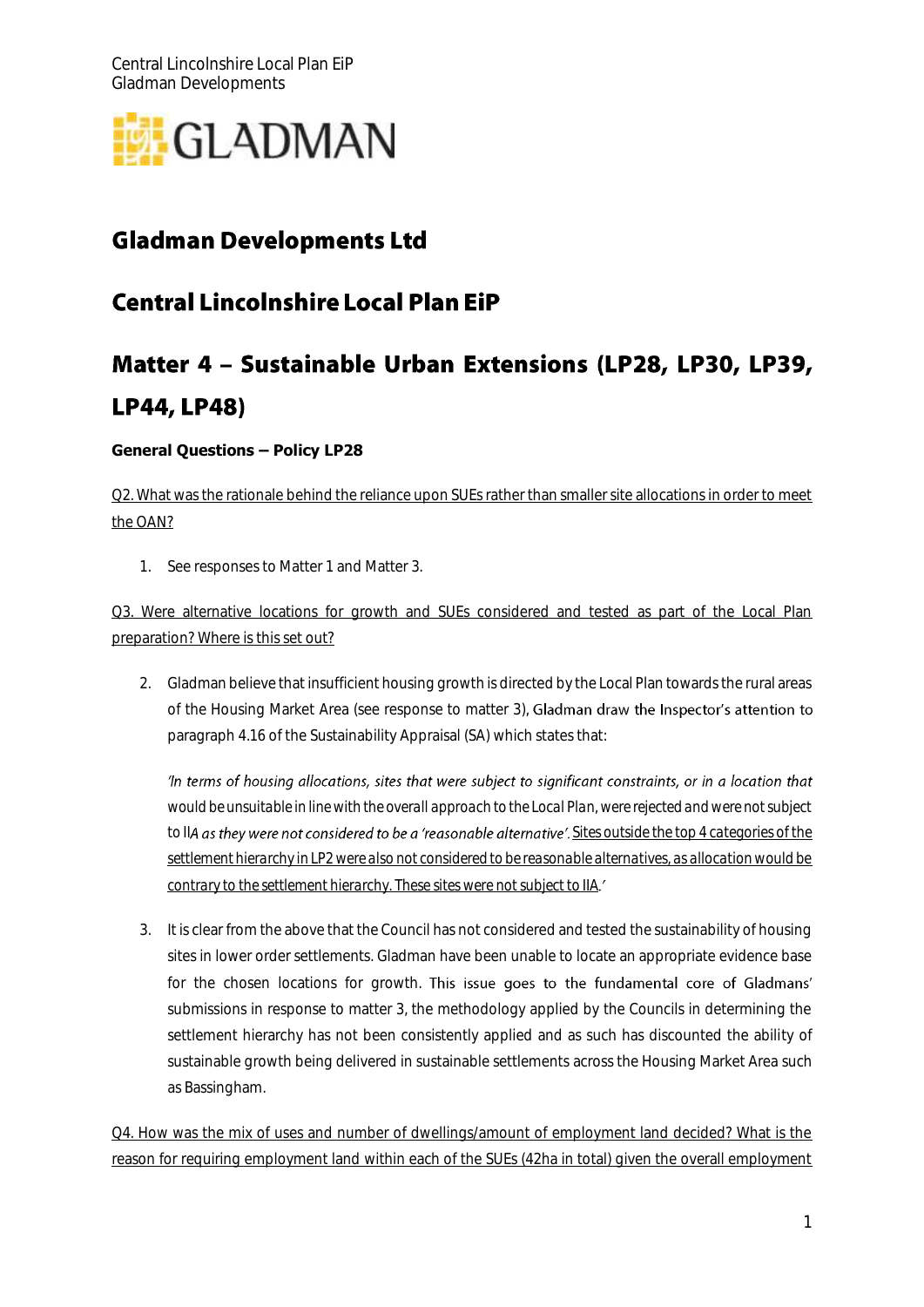#### land need is only 23ha and Policy LP5 seeks to allocate 111ha of strategic employment sites? Should the SUE policies include a greater degree of flexibility regarding employment uses?

4. Whilst Gladman does not wish to comment on the specific mix of uses and amount of employment land decided in relation to the question above, it is our view that the Councils need to ensure that its evidence on employment land is sufficiently aligned with its housing need evidence. Failure to demonstrate a reasonable alignment between the economic policies and the housing strategy goes to the soundness of the Plan. Indeed, the Councils position is clear that it intends to allocate significant level of employment land that may not be fulfilled by the resident workforce if the housing strategy is not aligned with the Plan's economic aspirations.

#### Q.8 Taking into account physical and planning constraints, infrastructure and land ownership, are all of the sue's capable of being delivered in a manner envisaged by the Plan? Are they all viable?

- 5. The emerging Local Plan is heavily reliant on large Sustainable Urban Extensions (SUEs) to deliver the housing needs of the Housing Market Area. In total, the emerging Local Plan expects 14,700 dwellings to be delivered through SUEs, approximately 44% of the total growth expected to be delivered over the plan period. Whilst recognising the general principle and sustainability benefits that can be achieved through these proposals, their development will be associated with overcoming a number of significant delivery and infrastructure constraints. Gladman therefore question their ability to come forward in the timescales envisaged by the Council.
- 6. The Hourigan Connolly Report (Appendix 3 of Gladmans' representations to the submission version of the Local Plan) outlines that urban extensions can often take much longer than envisaged to come forward for development. The report's conclusions are arrived at by analysing the delivery of a robust sample of urban extensions taken at a national scale. It identifies how long each site took to deliver housing from original conception through to the delivery of the first phases of development. In short the study emphasises that the delivery of urban extensions can be problematic and the timescales associated with the delivery of houses on such sites is often significant. Using 80 schemes as case studies, the Hourigan Connolly report finds that an eight year period should be allowed from the preparation of an outline/in principle planning application to the delivery of homes on site.
- 7. Complications in delivering SUEs may arise due to a range of factors, these include; landownership issues, prolonged S106 negotiations, land remediation, provision of key infrastructure, community benefits, market competition and adherence to policy requirements.
- 8. Gladman believe that assumptions made in respect of the delivery of the identified housing through SUEs in the Council's housing trajectory (August 2016) risks the plans ability to meet the tests of soundness contained in paragraph 182 of the Framework.
- 9. Indeed, Gladman doubt how realistic the start dates as outlined in the housing trajectory are for the proposed SUEs as a substantial number of SUEs have yet to have applications for reserved matters submitted for determination by the relevant local planning authorities. The application of unrealistic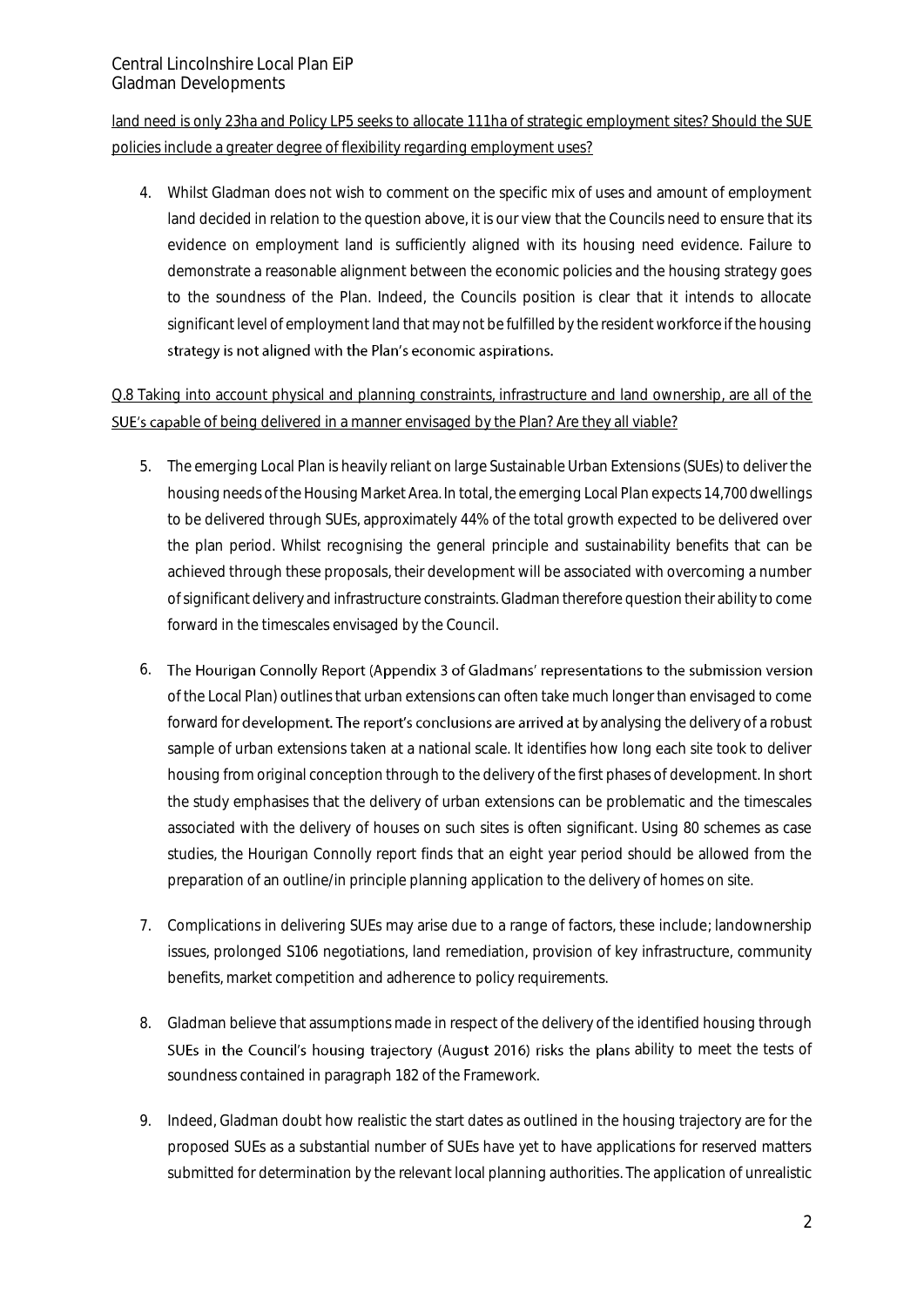start dates in the housing trajectory could result in a significant shortfall in housing land supply which will in turn impact on the Councils' ability to demonstrate a five year housing land supply across the plan period.

- 10. Gladman also consider that the annual rates of delivery applied to several SUEs are unrealistic and unachievable. As identified in the Hourigan Connelly Report, it is considered that an average annual delivery rate of 30 dwellings per annum is realistically achievable, with delivery increasing depending on the number of outlets acting on site. Whilst it is accepted that delivery could increase over 30 dwellings per annum this is dependent on the number of additional outlets acting on site and no robust evidence has been provided by the Councils to justify the delivery rates anticipated. It is unlikely that there will be more than three developers acting on site at any one time due to increased competition, this would result in the maximum delivery rate of 90 dwellings per annum being realistically achievable.
- 11. Further, the fact that several of the proposed SUEs (Gainsborough; Northern Neighbourhood, Southern Neighbourhood, South East Quadrant, Western Growth Corridor and South West Quadrant) continue towards the end of the plan period allows no room for slippage and should this happen provides no manoeuvrability to allow the Council to react to changing market conditions i.e. where there is an undersupply of housing. Should any slippage occur in the early years of the plan period this will result in a concentrated affect and unrealistic delivery rates required in the later years of the plan period.
- 12. GDL consider that this is not clearly set out, there is a lack of justification for the lead in times and delivery rates, particularly on the large SUEs. The delivery rates appear incredibly generic and are not based on up to date evidence. GDL have prepared below what is considered to be a more realistic assessment of the length of time between application submission and completions for large applications (development sites that are smaller than SUEs):
	- Preparation of an outline application 3-6 months
	- Resolution to grant planning permission 6-9 months
	- S.106 process 6-9 months
	- Site sale, equalisation agreements etc. 3-6 months (where required)
	- Preparation of reserved matters and consultation 3-6 months
	- Discharge of pre pre-commencement (design brief, masterplan etc.) 3-9 month
	- Determination of reserved matters 3-6 months
	- Discharge of pre-commencement conditions 3-6 months
	- Site set up and initial infrastructure 3-9 month
	- Lead in first house completion 3 months
	- $\bullet$  Total = 3-6 years
- 13. Delivery timescales envisaged for large SUEs are likely to be longer than large applications as demonstrated in the Hourigan Connolly Report. As such, it is considered that many of the larger sites would appear to have unrealistic delivery rates. It appears that some of the sites identified in Appendix 1 to the updated Five Year Housing Land Supply Report are listed as not currently having planning permission but have units been delivered in Years 2016/17 and 2017/18, this is unrealistic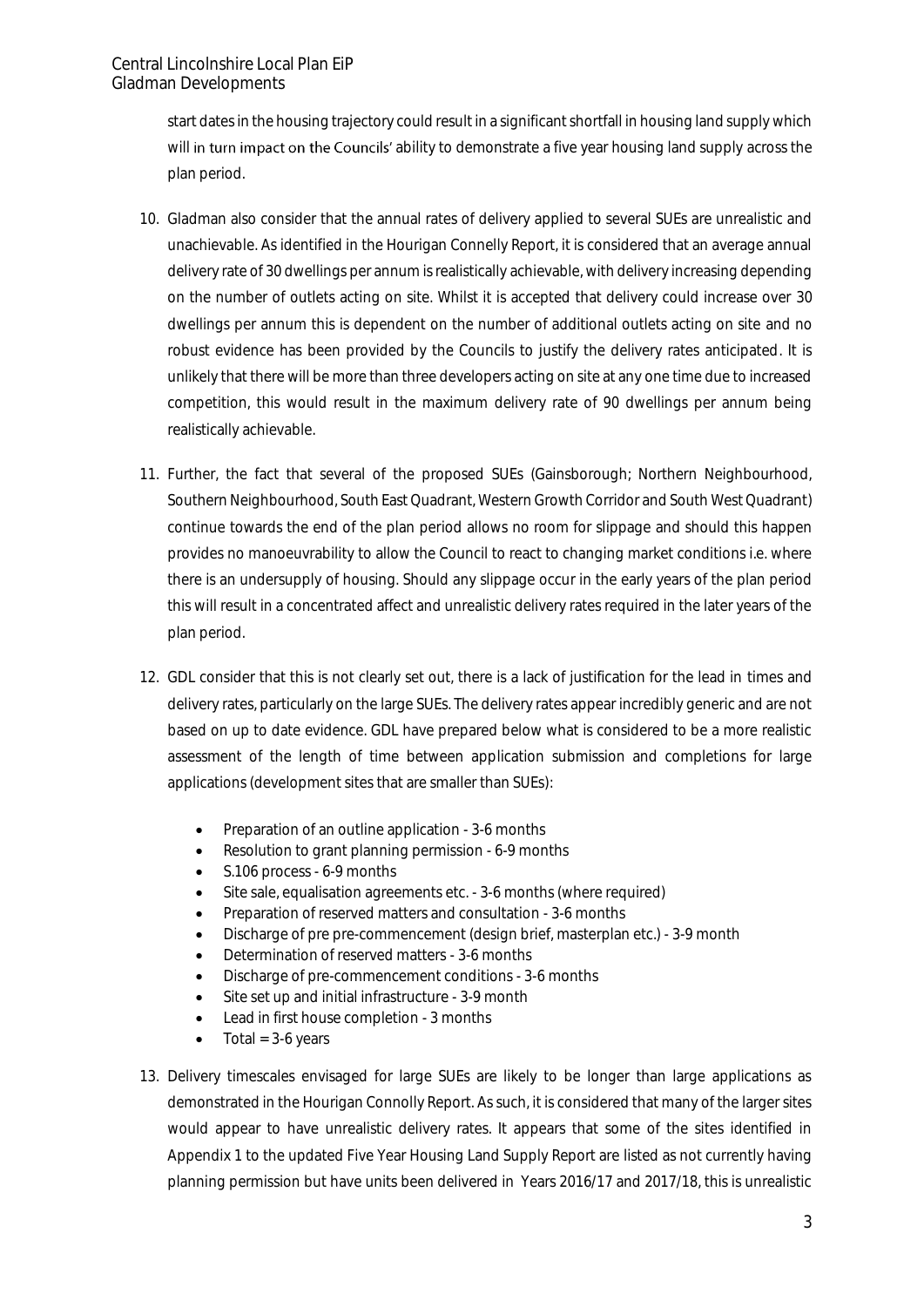and cannot be relied upon. The Council have no robust evidence for the claims made in the trajectory and therefore these claimed delivery rates cannot be relied upon for sites without planning permission, particularly those large sites where no planning application has been submitted.

14. In the likely event that the proposed SUEs do not come forward as envisaged, a significant shortfall will soon arise and will further exacerbate housing shortfall across the HMA.

Q9. What contingency arrangements are in place should one or more of the SUEs fail to come forward in the manner envisaged? Should the plan include a policy to ensure that sufficient housing land is delivered if monitoring identifies that any of the SUEs may not be deliverable/developable or would be significantly delayed? If so, what action would be appropriate and how and when would it be triggered?

- 15. The Plan provides for no flexibility in the likely event that the proposed SUEs fail to come forward as envisaged. Whilst broad locations for growth are identified under Policy LP54 the policy wording is clear that development proposals 'could' be considered not 'will' be considered. Further, the broad locations for growth merely seek to allocate further SUEs which will not resolve the chronic housing needs of settlements across the rural area and will not address any identified deficit in a timely manner.
- 16. The lack of flexibility contained in the Plan (as further discussed in response to Matter 3) means that should the expected rates of delivery not be realised, the plan will under deliver as there is no appropriate contingency measures included in the Plan. Central Lincolnshire's housing shortfall is already significant, due to the significant reliance on SUEs to deliver the annual requirement, should any one of these slip below that projected, this will only add to the substantial shortfall in housing land supply and will further exacerbate housing shortfall across the HMA. As a consequence, the implications for the Councils would be a failure to demonstrate not only a five year housing land supply but failure to deliver the HMA's overall housing requirement across the plan period. Gladman recommend that in order to address this issue and ensure that the plan is delivered in full, additional housing sites across a range of sustainable locations need to be identified as submitted in response to Matter 3, and realistic adjustments made to the housing trajectory need to be applied.
- 17. Accordingly, Gladman recommend that a 20% buffer of reserve sites should be included within the Plan to allow for additional contingency. This approach has been followed by a number of Inspectors at Local Plan Examinations. Further, it is considered necessary to refine the OAN supporting the Plan rather than seeking to meet the lower OAN. Consequently there will be a need to allocate additional housing land to provide flexibility should the SUEs fail to come forward as expected. The Examination of the East Cambridgeshire<sup>1</sup>, Amber Valley<sup>2</sup> and East Devon<sup>3</sup> Local Plans all provide examples of where Examination procedures have been suspended pending the identification of further sites by the Council's involved. There is a critical need therefore for the Councils to identify further sites to ensure

<sup>-</sup><sup>1</sup> See Interim Conclusions to the East Cambridgeshire Local Plan Examination

<sup>&</sup>lt;sup>2</sup> See letter dated 12/05/2014 to the Amber Valley Local Plan Examination

<sup>&</sup>lt;sup>3</sup> See Inspector's letter dated 31/03/2014 to the East Devon Local Plan Examination